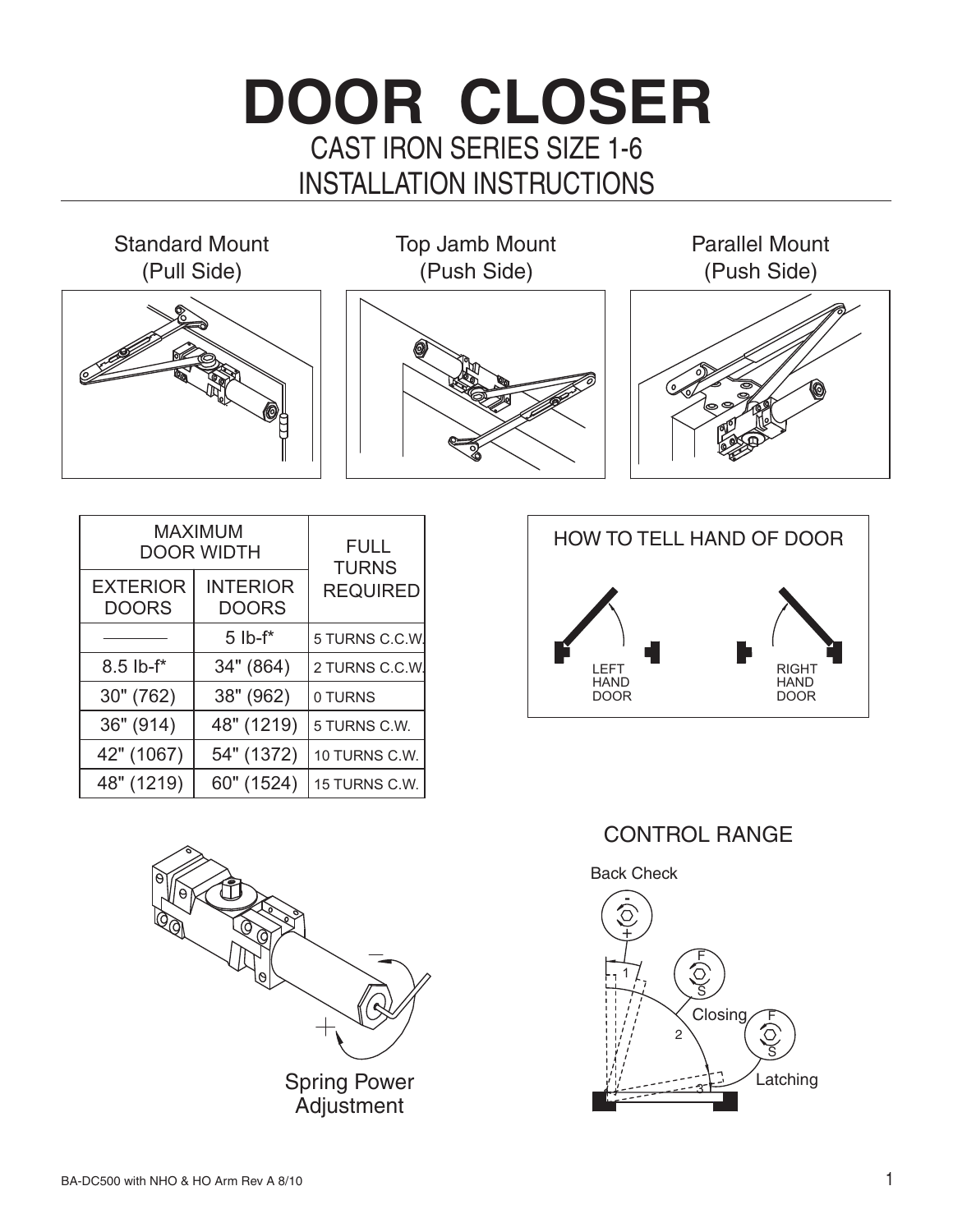## STANDARD INSTALLATION CLOSER MOUNTED ON DOOR ON PULL SIDE

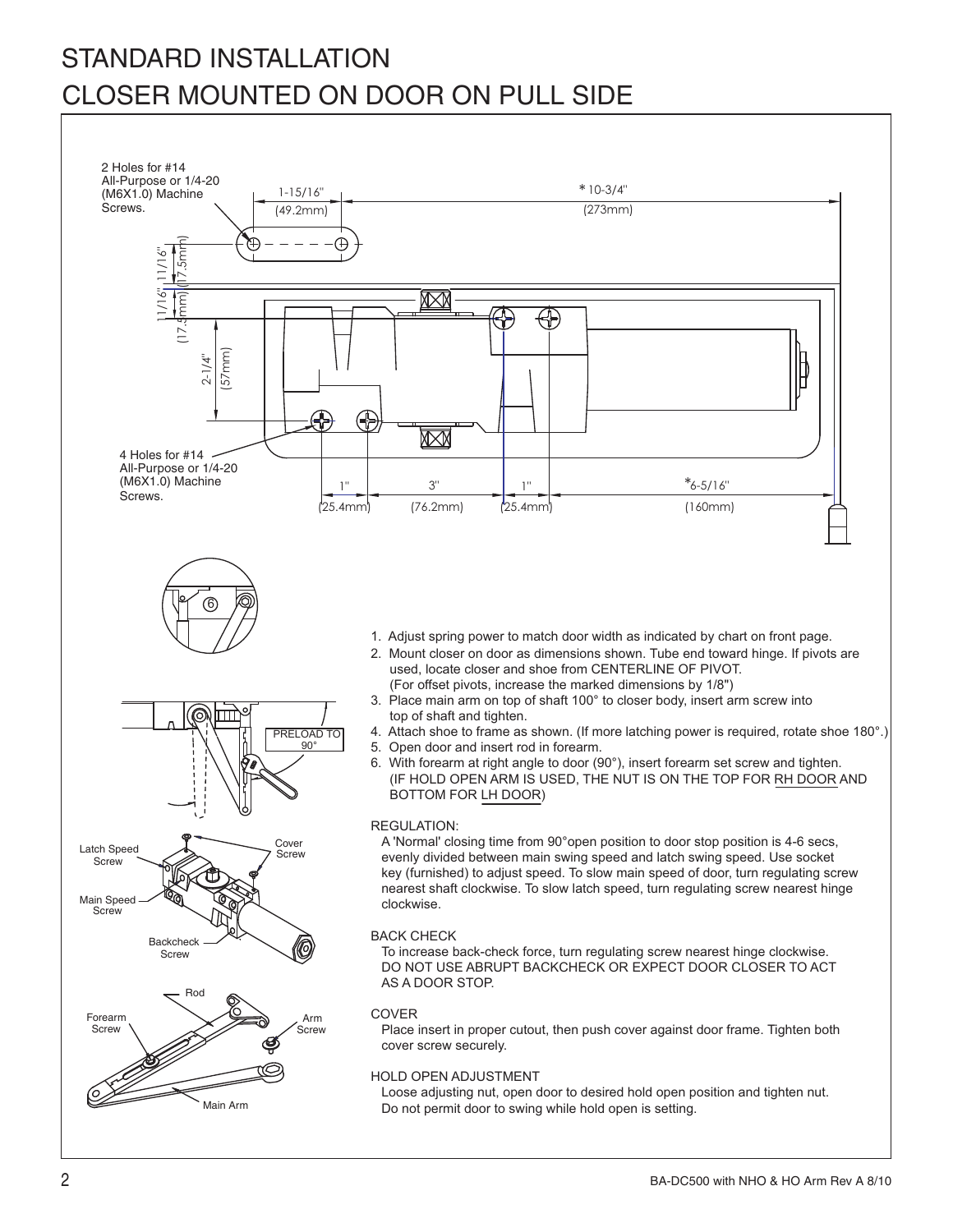## CLOSER MOUNTED TOP JAMB ON PUSH SIDE OF DOOR TOP JAMB INSTALLATION